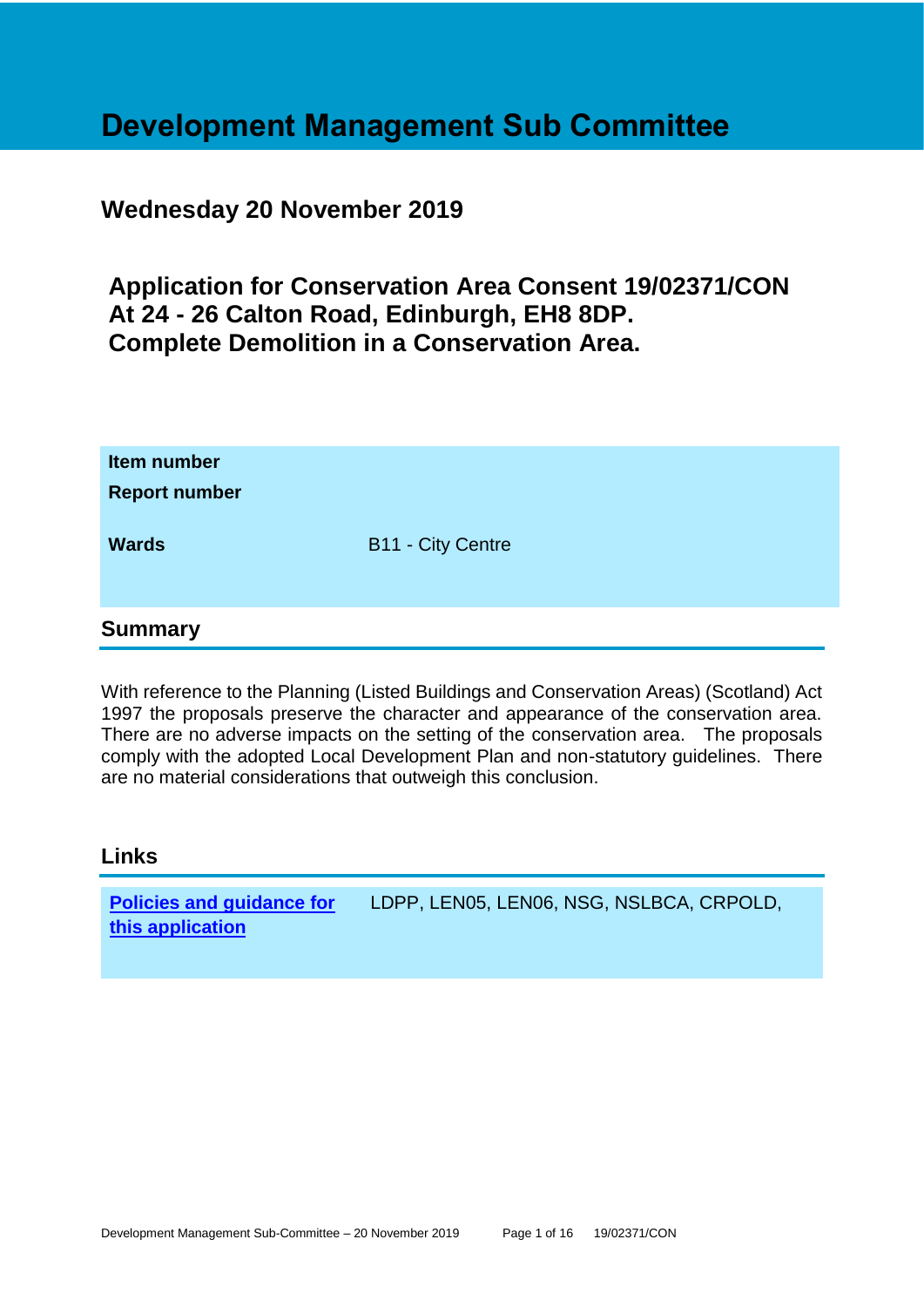# **Report**

# **Application for Conservation Area Consent 19/02371/CON At 24 - 26 Calton Road, Edinburgh, EH8 8DP Complete Demolition in a Conservation Area.**

# **Recommendations**

**1.1** It is recommended that this application be Granted subject to the details below.

# **Background**

#### **2.1 Site description**

The application relates to a site on the north side of Calton Road, measuring approximately 735 square metres. The site contains a two-storey sandstone building fronting onto Calton Road, dating from the Victorian industrial era. The rear of this building comprises the two-storey remains of the original factory building. The building was most recently in nightclub use and it was previously in use as a studio.

The site is bounded by offices and residences to the west, student accommodation to the east and Dunbar's Close Gardens and the category A listed Canongate Kirk to the south (listing reference: LB26823, listed on date 14 December 1970). Two category A listed buildings are within prominent views from just outwith the site: the former Royal High School on the north side of Regent Road and the Burns Monument on the north side of Regent Road (listing references: LB26823 and LB27987, listed on 19 April 1966).

The site is within the Edinburgh World Heritage Site.

This application site is located within the Old Town Conservation Area.

# **2.2 Site History**

5 September 2019 - appeal against refusal of planning permission dismissed (appeal reference PPA-230-2273, application reference 17/04578/FUL). Dismissal was on the specific basis that proposed five-storey rear element would harm the character of the conservation area by visually intruding in views out of the Canongate Kirkyard, which would also harm the setting of the listed building.

5 September 2019 - appeal against refusal of conservation area consent dismissed (appeal reference CAC-230-2003, application reference 17/04579/CON). Dismissal was on the specific basis that the appeal had been dismissed against the refusal of the associated application for planning permission and were the proposed demolition to proceed without the imminent erection of a replacement structure, this would leave a gap in the street frontage which would be harmful to the character and appearance of the conservation area.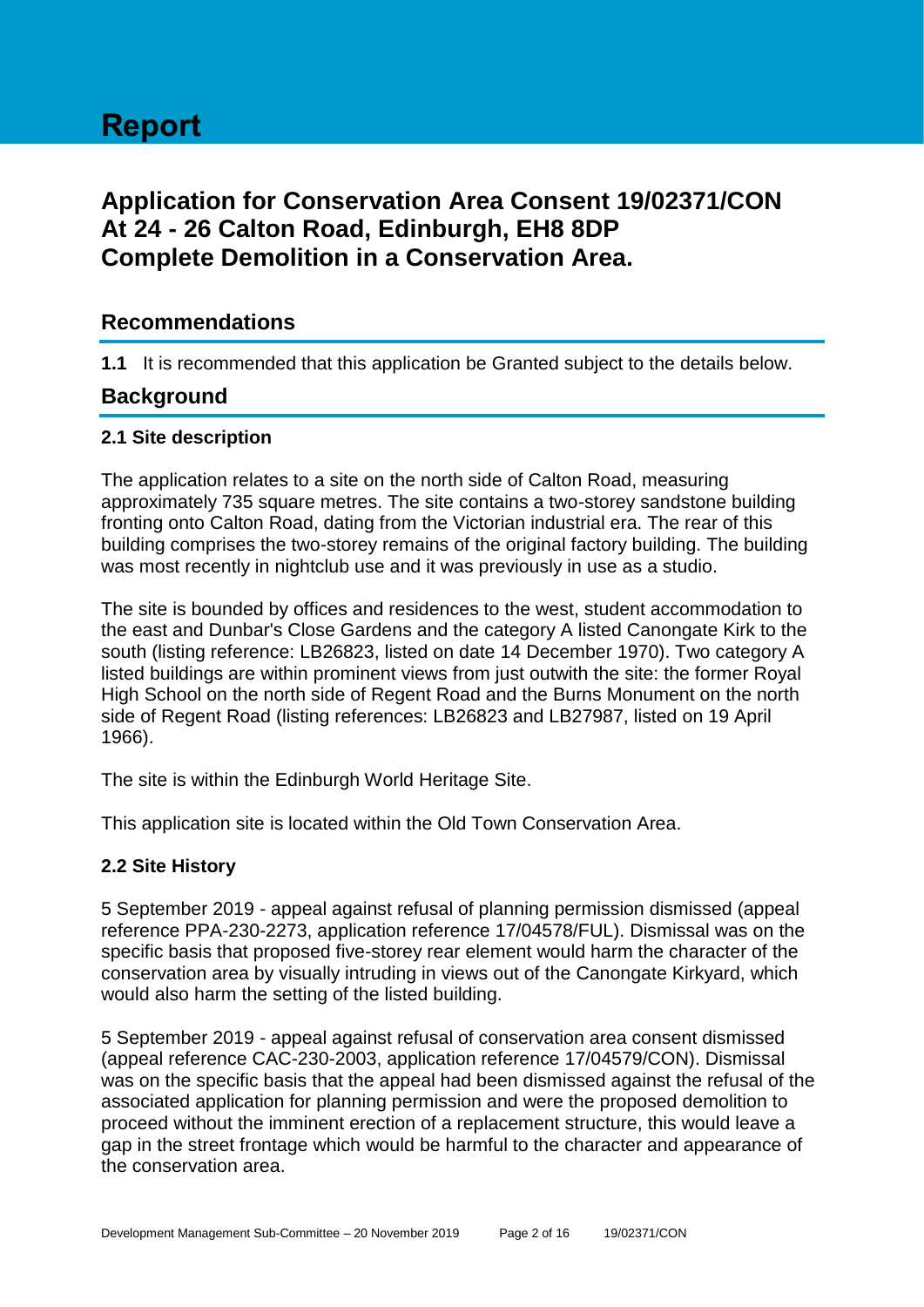24 March 2019 - planning permission refused to demolish existing non-listed buildings and erect new residential building to form 24 flats, 1 commercial office space at ground floor level and associated landscaping works (application reference 17/04578/FUL).

24 March 2019 - conservation area consent refused to demolition existing nightclub premises (application reference 17/04579/CON).

12 July 2001 - planning permission granted for change of use and demolition of garage/nightclub to form offices/residential at 24-32 Calton Road (application reference 00/02774/FUL); not implemented; consent lapsed.

27 July 2001 - conservation area consent granted for demolition of garage/nightclub at 24-32 Calton Road (application reference 00/02774/CON); not implemented; consent lapsed.

# **Main report**

#### **3.1 Description of the Proposal**

The application for the complete demolition of the building at 24-26 Calton Road.

This application was submitted following refusal of a similar application in March 2019 (application reference 17/04579/CON).

An appeal against the previous refusal of conservation area consent was dismissed in September 2019 on the specific grounds that, were the proposed demolition to proceed without the imminent erection of a replacement structure, this would leave a gap in the street frontage which would be harmful to the character and appearance of the conservation area.

# **Supporting Documents**

The following information was submitted in support of the application: -

- − Planning Statement;
- − Design Statement; and
- − Condition Survey.

These documents are available to view on the Planning and Building Standards Online Services.

An associated application for planning permission has been submitted to erect a new residential/commercial development on the site (application reference 19/02370/FUL).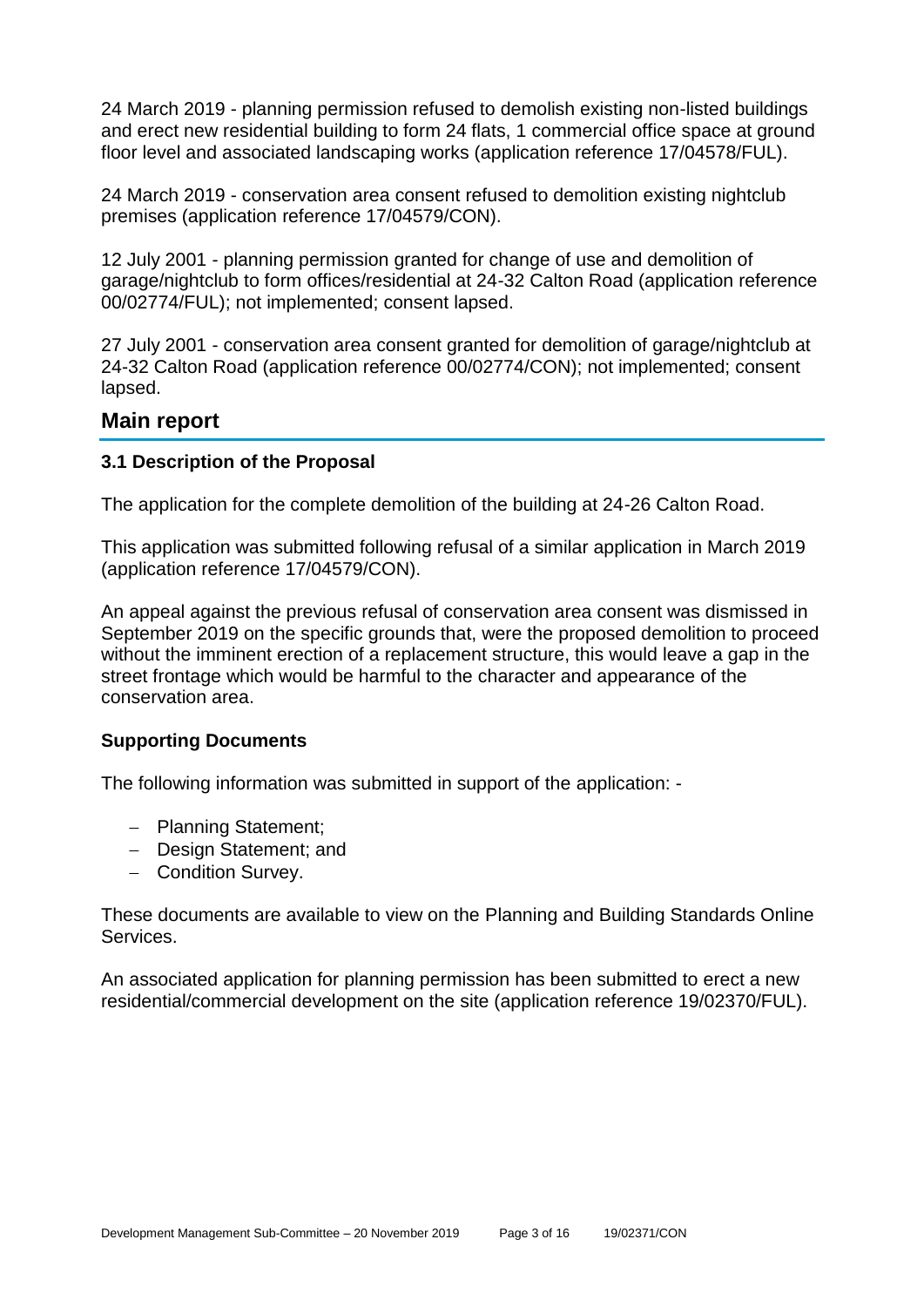# **3.2 Determining Issues**

Section 14 of the Planning (Listed Buildings and Conservation Areas) (Scotland) Act 1997 states - In considering whether to grant consent, special regard must be had to the desirability of preserving the building or its setting or any features of special architectural or historic interest which it possesses. For the purposes of this issue, preserve, in relation to the building, means preserve it either in its existing state or subject only to such alterations or extensions as can be carried out without serious detriment to its character.

Section 64 of the Planning (Listed Buildings and Conservation Areas) (Scotland) Act 1997 states - special attention shall be paid to the desirability of preserving or enhancing the character or appearance of the conservation area.

In determining applications for conservation area consent, the Development Plan is not a statutory test. However, the policies of the Local Development Plan (LDP) inform the assessment of the proposals and are a material consideration.

#### **3.3 Assessment**

To address these determining issues, the Committee needs to consider whether:

a) the demolition will adversely affect the character and appearance of the conservation area;

b) the proposed replacement development is of sufficient quality; and

c) public comments have been addressed.

# **a) Demolition**

Section 64 of the Planning (Listed Buildings and Conservation Areas) (Scotland) Act 1997 which states:

*In exercise, with respect to any buildings or other land in a conservation area, of any powers under any of the provisions in subsection (2), special attention shall be paid to the desirability of preserving or enhancing the character or appearance of that area.*

The Old Town Conservation Area Character Appraisal reinforces that there is a considerable wealth of important land marks, reflecting its long role as the location for the complete range of Edinburgh's institutions. These buildings, from different eras set against a backdrop of tenements, contribute to an appearance of density, a close knit character and cohesive groupings associated with a medieval town.

Policy HEP4 of "Historic Environment Policy for Scotland" (HEPS), May 2019 states that

*"Changes to specific assets and their context should be managed in a way that protects the historic environment. Opportunities for enhancement should be identified where appropriate. If detrimental impact on the historic environment is unavoidable, it should be minimised. Steps should be taken to demonstrate that alternatives have been explored, and mitigation measures should be put in place."*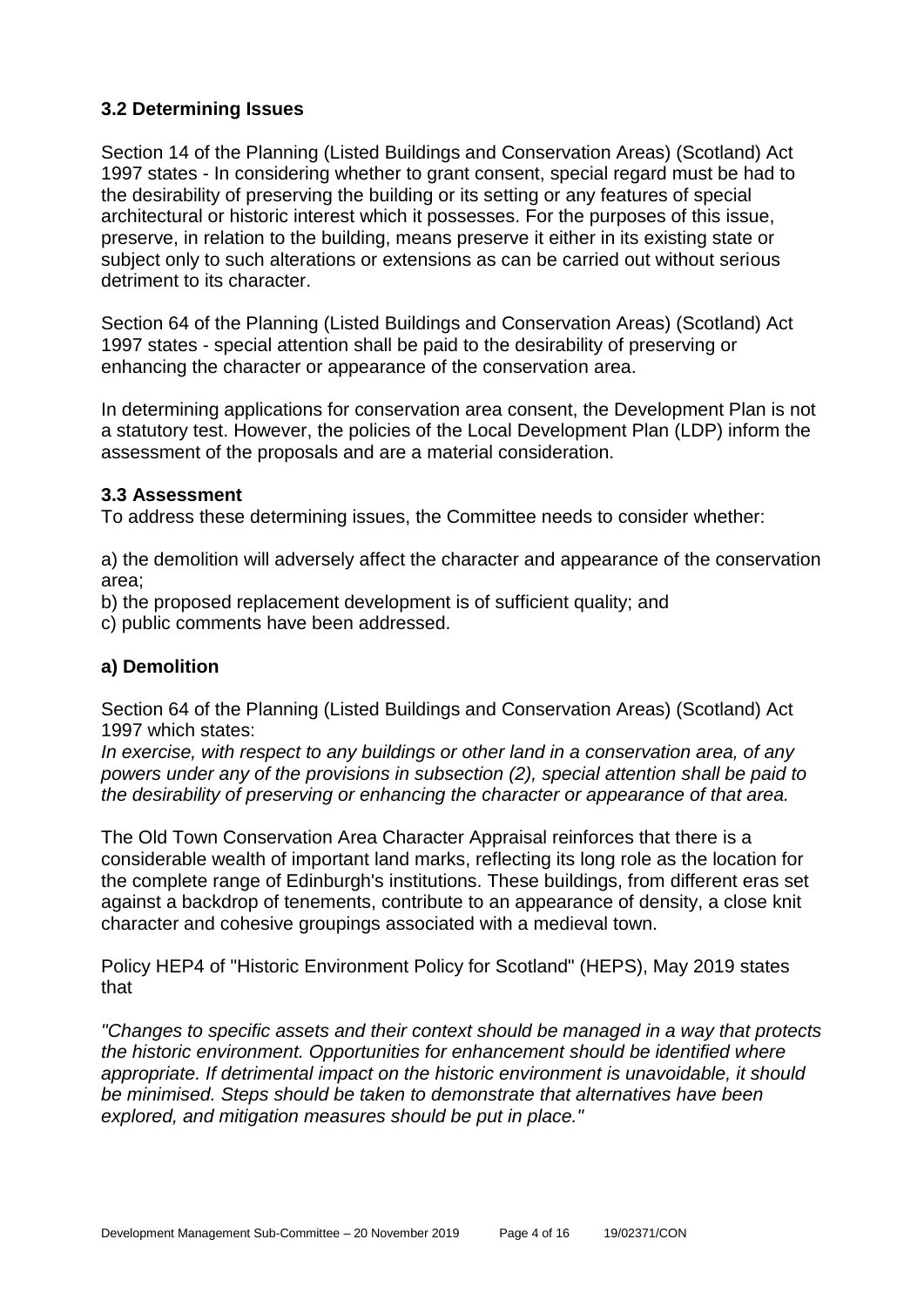HES's "Interim Guidance on the Designation Of Conservation Areas and Conservation Area Consent", April 2019 provides specific guidance for planning authorities on deciding whether conservation area consent should be granted including:

- − the importance of the building to the character or appearance of any part of the conservation area, and of proposals for the future of the cleared site;
- − if the building is considered to be of any value, either in itself or as part of a group, a positive attempt should always be made by the planning authority to achieve its retention, restoration and sympathetic conversion to some other compatible use before proposals to demolish are seriously investigated;
- − where demolition may be thought appropriate, for example, if the building is of little townscape value, if its structural condition rules out its retention at reasonable cost, or if its form or location makes its re-use extremely difficult, consent to demolish should be given only where there are acceptable proposals for the new building.

#### Importance of the Building

The existing buildings on the site, with the exception of the frontage building to Calton Road, comprise the utilitarian remnants of a former factory which are in poor condition with an unattractive, mainly flat roofscape.

The 19th century building fronting Calton Road is one of the last surviving markers of the industrial past of the area and is an important part of a significant layer of development which contributes to the character and appearance of the Old Town Conservation Area. HES considers that the building makes a positive contribution to the conservation area but does not consider its contribution significant, so does not object to this application. However, at the time of the consultation response, HES could not conclude that the demolition of the building had been fully justified against national policy and guidance on the historic environment.

The appeal against refusal of conservation area consent for demolition of the buildings on the site in the previous scheme was dismissed. However, this was solely on the basis that, if the demolition went ahead without an approved development for the site, then this would result in a gap being left in the Calton Road frontage for an indeterminate period, which would have a detrimental impact on the character and appearance of the conservation area. However, in the appeal decision, the Reporter notes that the frontage building has been much altered over its life and is in a poor state of repair and the renovation of the external stonework, including the removal of the applied paintwork, although probably achievable, would not be appropriate. The Reporter further states that seeking to retain this part of the building in a new development would likely result in a reduced contribution that development of the site could make in terms of much needed new residential accommodation in the city centre. The preservation of the character or appearance of the conservation area could be achieved by the erection of a four-storey façade to the Calton Road frontage in place of the existing building.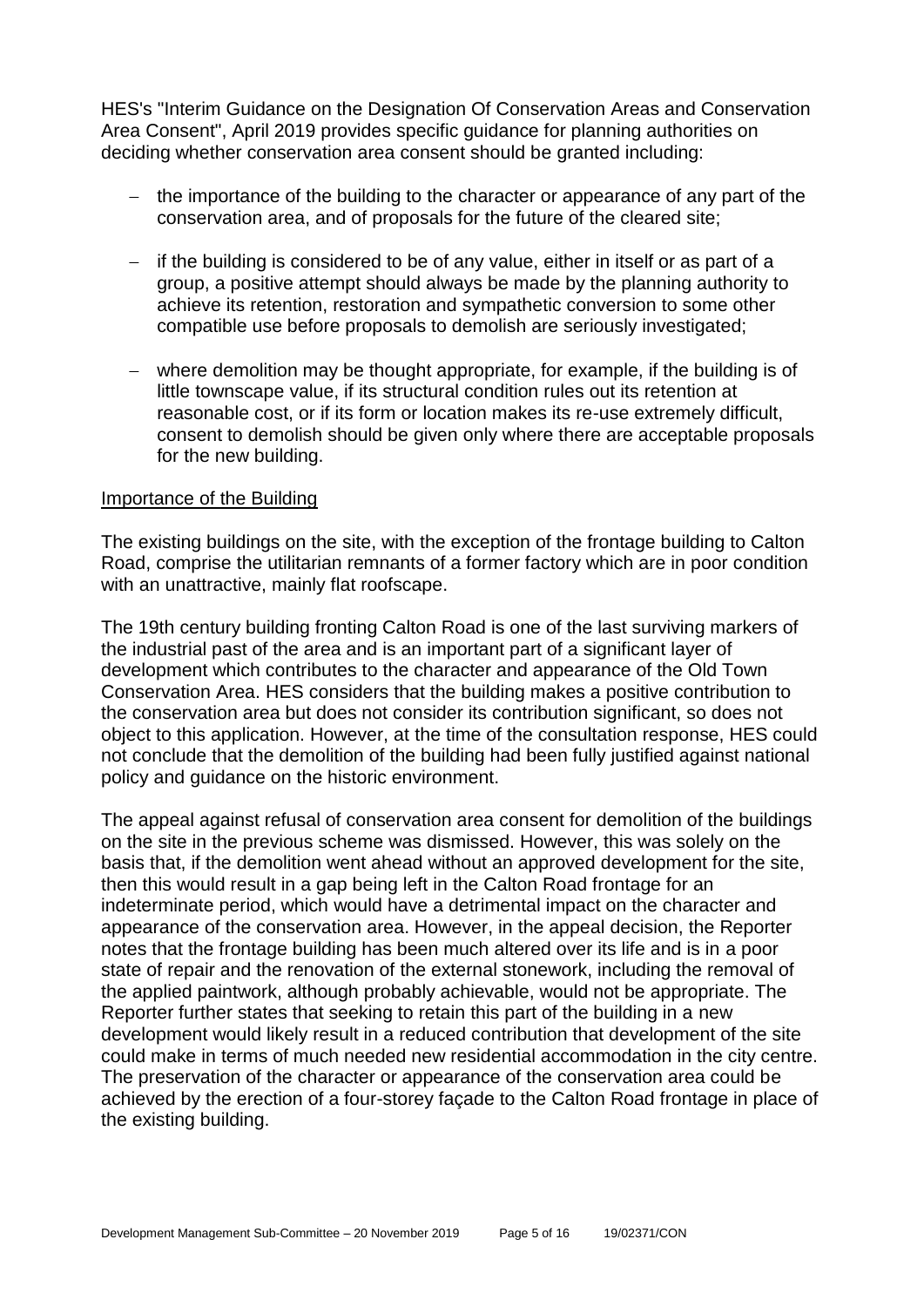The Reporter therefore supports the principle of development on this site involving the demolition of the existing buildings but rejected the previous scheme due to the fivestorey rear element only.

# Retention, Restoration and Sympathetic Conversion

The Condition Survey states that the painted stonework on the front and east elevations has become friable, meaning that the structure of the sandstone is brittle and unstable. This is due to water being trapped behind the paintwork, breaking down the composition of the stone over time. For safety reasons, replacement of the whole front elevation is necessary. In terms of good architectural conservation practice, this extent of rebuilding of a historic structure should only be countenanced where a building is highly significant in townscape terms, for example, part of a terrace which is architecturally important as a whole or one of a pair of matching "bookends" in a formal architectural composition. The building fronting onto Calton Road, whilst being one of the last few remaining markers of the industrial past of the area, does not fall into the category of being a vital part of the Old Town townscape or formal architectural composition that would make its reconstruction desirable. The significance of this building lies in its historic fabric and rebuilding the structure with new material, even if a perfect replica, would result in falsifying the historic evidence.

Regardless of the arguments presented in support of the previous application that the costs of retention or part-retention and incorporation within any redevelopment scheme would be excessive, the level of intervention required to save the building would amount to a virtual re-build and this is neither retention, restoration nor sympathetic conversion.

A condition has been applied to ensure that an archaeological investigation, including historic building recording, is undertaken prior to works commencing. With reference to the Planning (Listed Buildings and Conservation Areas) (Scotland) Act 1997 the proposals preserve the character and appearance of the conservation area. There are no adverse impacts on the setting of the conservation area.

# **b) Proposed Replacement Building**

Edinburgh Local Development Plan (LDP) Policy Env 5 only supports the demolition of unlisted buildings in conservation areas, which are considered to make a positive contribution to the character of the area, in exceptional circumstances. If the building does not make a positive contribution, its removal is considered acceptable in principle so long as the replacement building enhances or preserves the character of the conservation area. The replacement scheme is the subject of the concurrent planning application reference 19/02730/FUL.

The exceptional circumstances for permitted demolition of the frontage building on Calton Road are detailed above.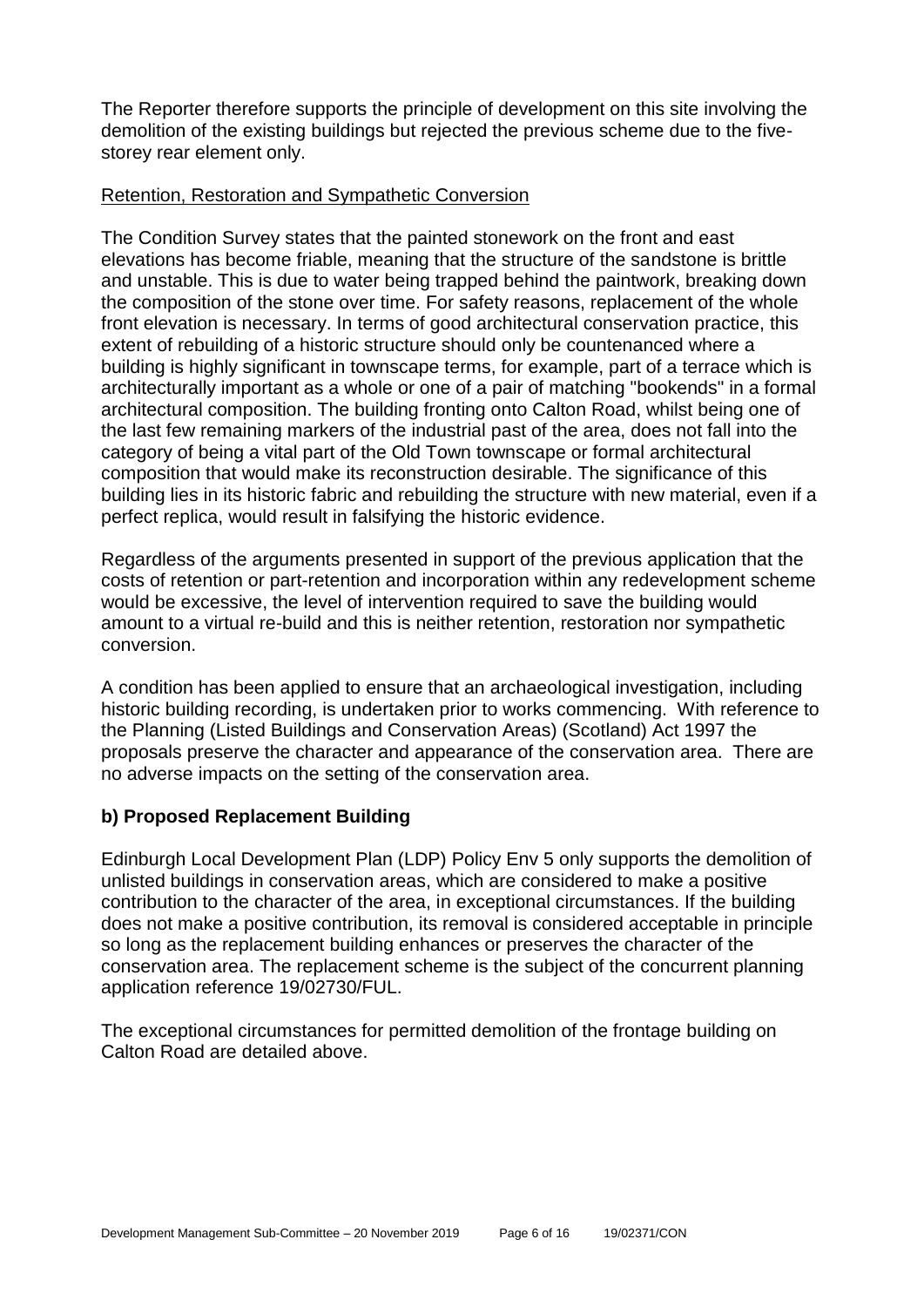The recent appeal against the refusal of planning permission for the previous scheme was on the basis that the five-storey rear part of the proposed development would fail to preserve the character or appearance of the conservation area and setting of the category A listed Canongate Kirk. The Reporter concludes that this part of the development would be highly visible in views from the south and southwest, especially from within Dunbar's Close Garden and Canongate Kirkyard.

The reduction in height of the rear section of the development in the current scheme from five to four storeys addresses the visual intrusion of the structure on important views to a satisfactory extent. As stated above, the substantial difference in level between the rear of the site and Dunbar's Close Garden, means that less than two storeys of the rear section will be visible from within the garden and the development will not dominate the other key views from Canongate Kirkyard towards Calton Hill. The additional storey on the section to Calton Road is set back and will not intrude on these views due to the upwards gradient of the site.

The design of the proposed replacement building draws on the four and five storey buildings on Calton Road constructed within recent years, in terms of contemporary form and mixed traditional/modern materials. The changing levels and central courtyard will break up the massing and provide a pocket of green amenity within this dense urban context. Given the full built coverage of the site at present and former industrial character of this part of the Old Town, the introduction of north-south orientation on this site is not considered necessary.

The proposals will therefore preserve and enhance the character and appearance of the conservation area, in compliance with LDP Policies Env 5 and Env 6.

# **c) Public Comments**

# Old Town Community Council

- − the building to be demolished should, instead, be cleaned and restored and incorporated into any development on the site - this has been addressed in section 3.3a);
- − the proposed building is unsympathetic in architectural style and the design does nothing to conserve or enhance the character of the conservation area - this has been addressed in section 3.3b).

# Other Material Objections

- − the demolition of an import piece of industrial archaeology this has been addressed in section 3.3a);
- − the proposed buildings will not preserve or enhance the character of appearance of the conservation area and adversely affect the setting of the former Royal High School and Canongate Kirk - this has been addressed in section 3.3 b).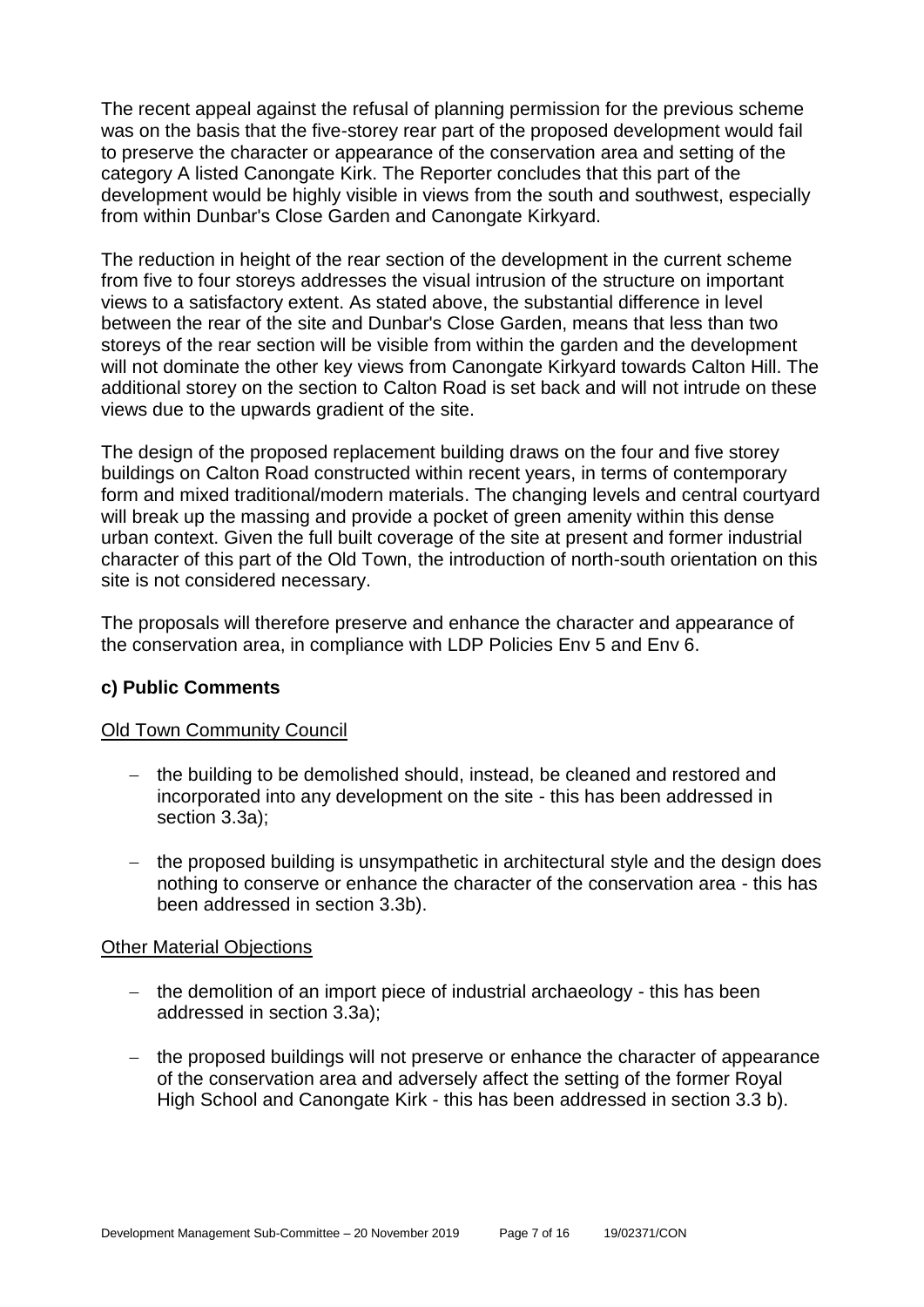# **Conclusion**

With reference to the Planning (Listed Buildings and Conservation Areas) (Scotland) Act 1997 the proposals preserve the character and appearance of the conservation area. The proposals comply with the adopted Local Development Plan and nonstatutory guidelines and have no adverse effect on the character or appearance of the conservation area. There are no material considerations that outweigh this conclusion.

It is recommended that this application be Granted subject to the details below.

# **3.4 Conditions/reasons/informatives**

# **Conditions: -**

1. No demolition shall start until the applicant has confirmed in writing the start date for the new development by the submission of a Notice of Initiation.

2. No demolition shall take place on the site until the applicant has secured the implementation of a programme of archaeological work (historic building recording, excavation, protection, analysis, reporting and publication & public engagement) in accordance with a written scheme of investigation which has been submitted by the applicant and approved by the Planning Authority.

# **Reasons**: -

- 1. In order to safeguard the character of the conservation area.
- 2. In order to safeguard the interests of archaeological heritage.

# **Informatives**

It should be noted that:

1. The works hereby permitted shall be commenced no later than the expiration of three years from the date of this consent.

# **Financial impact**

# **4.1 The financial impact has been assessed as follows:**

There are no financial implications to the Council.

# **Risk, Policy, compliance and governance impact**

**5.1** Provided planning applications are determined in accordance with statutory legislation, the level of risk is low.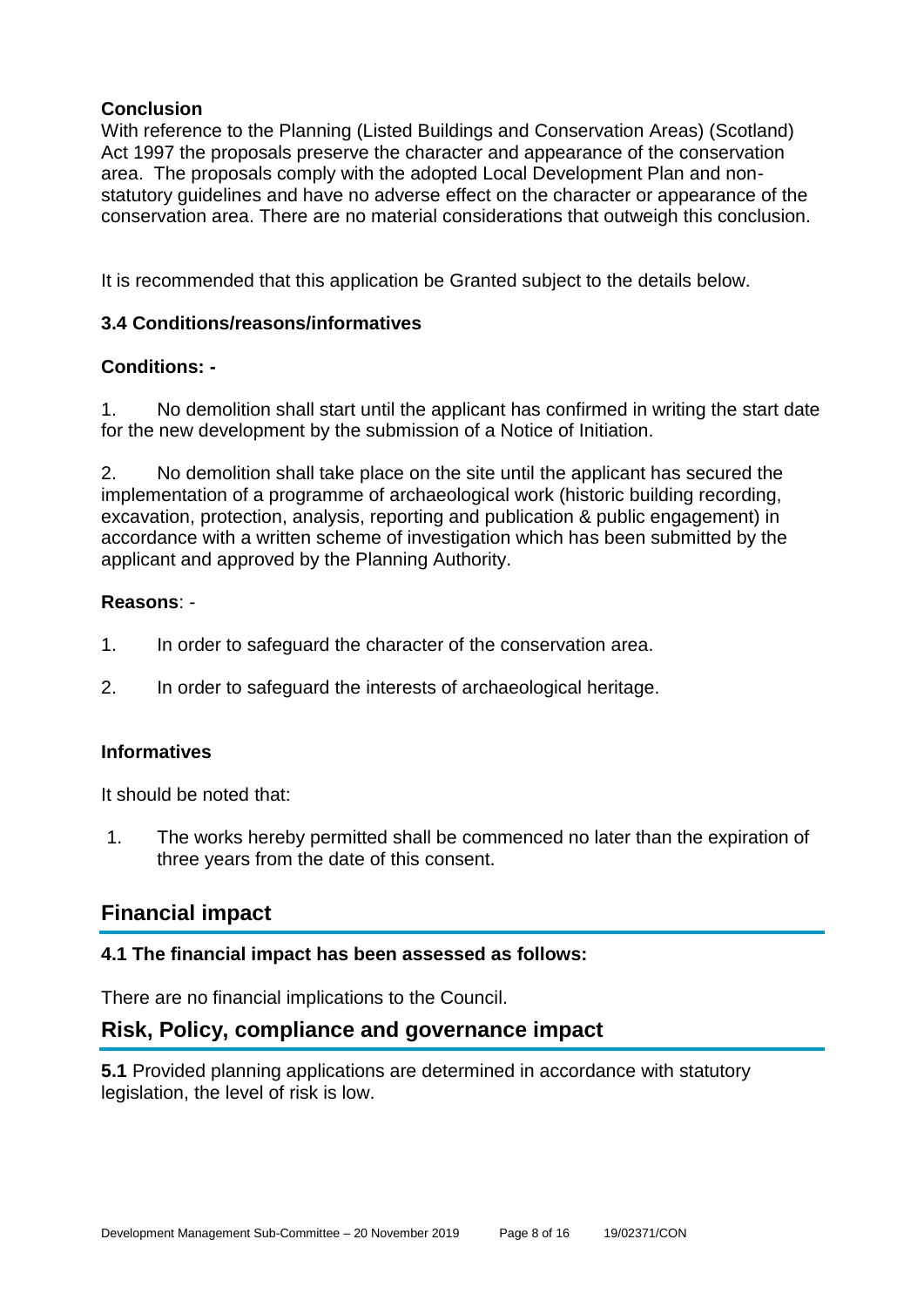# **Equalities impact**

# **6.1 The equalities impact has been assessed as follows:**

The application has been assessed and has no impact in terms of equalities or human rights.

# **Sustainability impact**

# **7.1 The sustainability impact has been assessed as follows:**

This application is not subject to the sustainability requirements of the Edinburgh Design Guidance.

# **Consultation and engagement**

# **8.1 Pre-Application Process**

Pre-application discussions took place on this application.

#### **8.2 Publicity summary of representations and Community Council comments**

The application was advertised on 21 June 2019. Two representations were received, one from the Old Town Community Council and one from the Architectural Heritage Society of Scotland.

A full assessment of the representations can be found in the main report in the Assessment Section.

# **Background reading/external references**

- To view details of the application go to
- [Planning and Building Standards online services](https://citydev-portal.edinburgh.gov.uk/idoxpa-web/search.do?action=simple&searchType=Application)
- [Planning guidelines](http://www.edinburgh.gov.uk/planningguidelines)
- [Conservation Area Character Appraisals](http://www.edinburgh.gov.uk/characterappraisals)
- **[Edinburgh Local Development Plan](http://www.edinburgh.gov.uk/localdevelopmentplan)**
- **[Scottish Planning Policy](http://www.scotland.gov.uk/Topics/Built-Environment/planning/Policy)**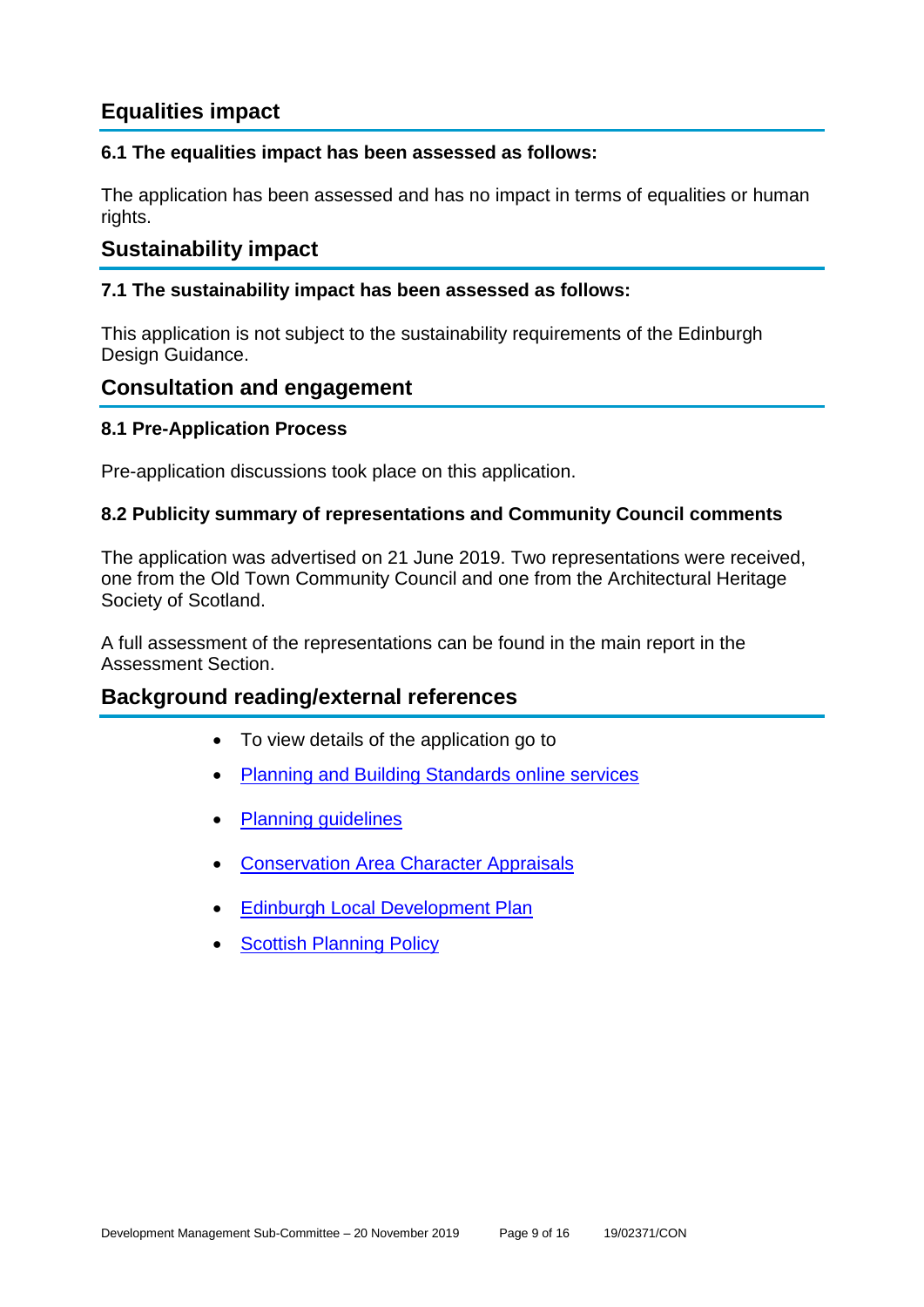| <b>Statutory Development</b><br><b>Plan Provision</b> | The site is within the City Centre, Edinburgh World<br>Heritage Site and Old Town Conservation Area as<br>defined by the Edinburgh Local Development Plan. |
|-------------------------------------------------------|------------------------------------------------------------------------------------------------------------------------------------------------------------|
| Date registered                                       | 17 May 2019                                                                                                                                                |
| <b>Drawing numbers/Scheme</b>                         | $01 - 19$ ,                                                                                                                                                |
|                                                       | Scheme 1                                                                                                                                                   |

**David R. Leslie** Chief Planning Officer PLACE The City of Edinburgh Council

Contact: Clare Macdonald, Senior Planning Officer E-mail:clare.macdonald@edinburgh.gov.uk Tel:0131 529 6121

# **Links - Policies**

# **Relevant Policies:**

# **Relevant policies of the Local Development Plan.**

LDP Policy Env 5 (Conservation Areas - Demolition of Buildings) sets out criteria for assessing proposals involving the demolition of buildings within a conservation area.

LDP Policy Env 6 (Conservation Areas - Development) sets out criteria for assessing development in a conservation area.

# **Relevant Non-Statutory Guidelines**

**Non-statutory guidelines** 'LISTED BUILDINGS AND CONSERVATION AREAS' provides guidance on repairing, altering or extending listed buildings and unlisted buildings in conservation areas.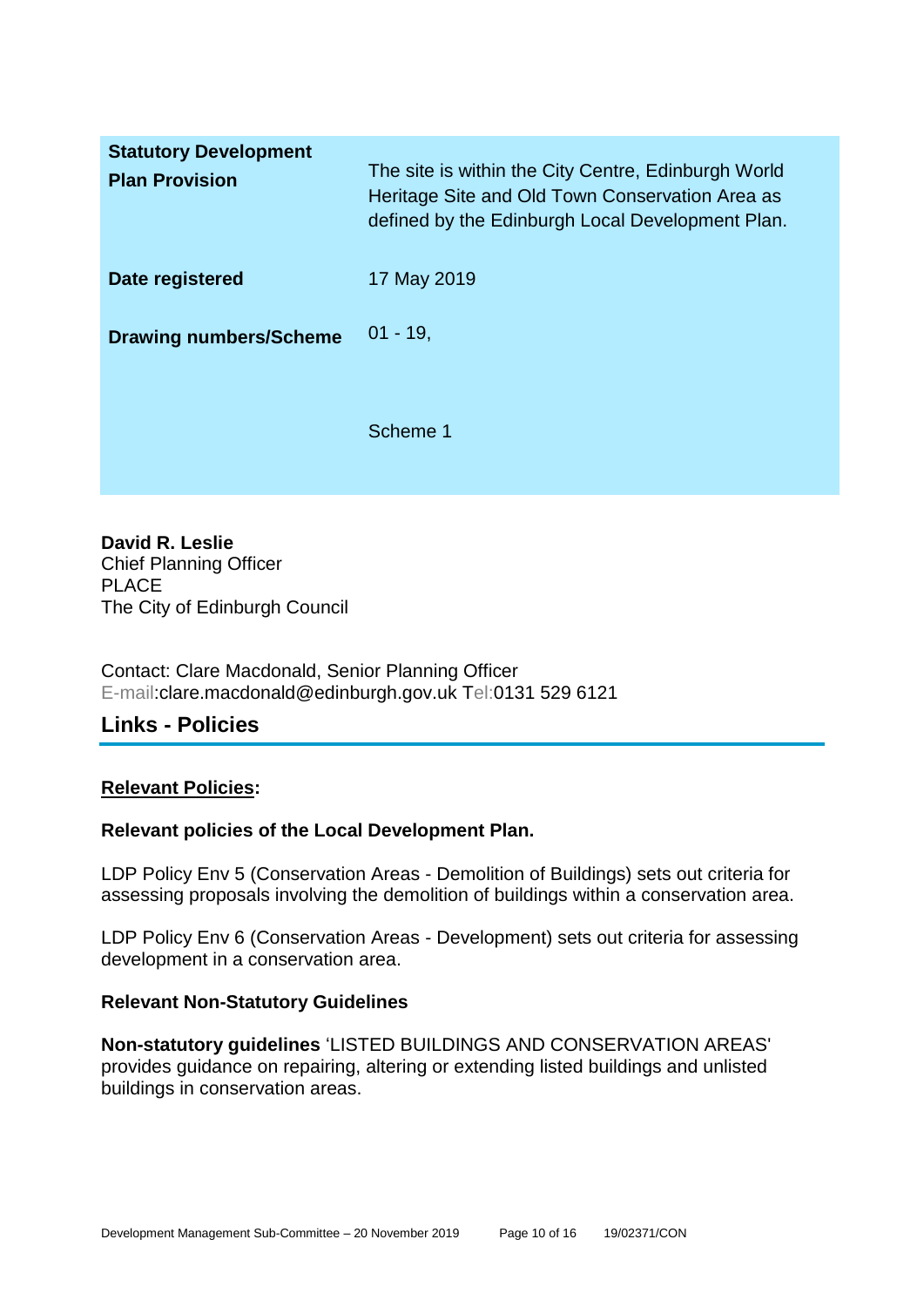**The Old Town Conservation Area Character Appraisal** emphasises the survival of the original medieval street pattern; the wealth of important landmark buildings; the survival of an outstanding collection of archaeological remains, medieval buildings, and 17th-century town houses; the consistent and harmonious height and mass of buildings; the importance of stone as a construction material for both buildings and the public realm; the vitality and variety of different uses; and the continuing presence of a residential community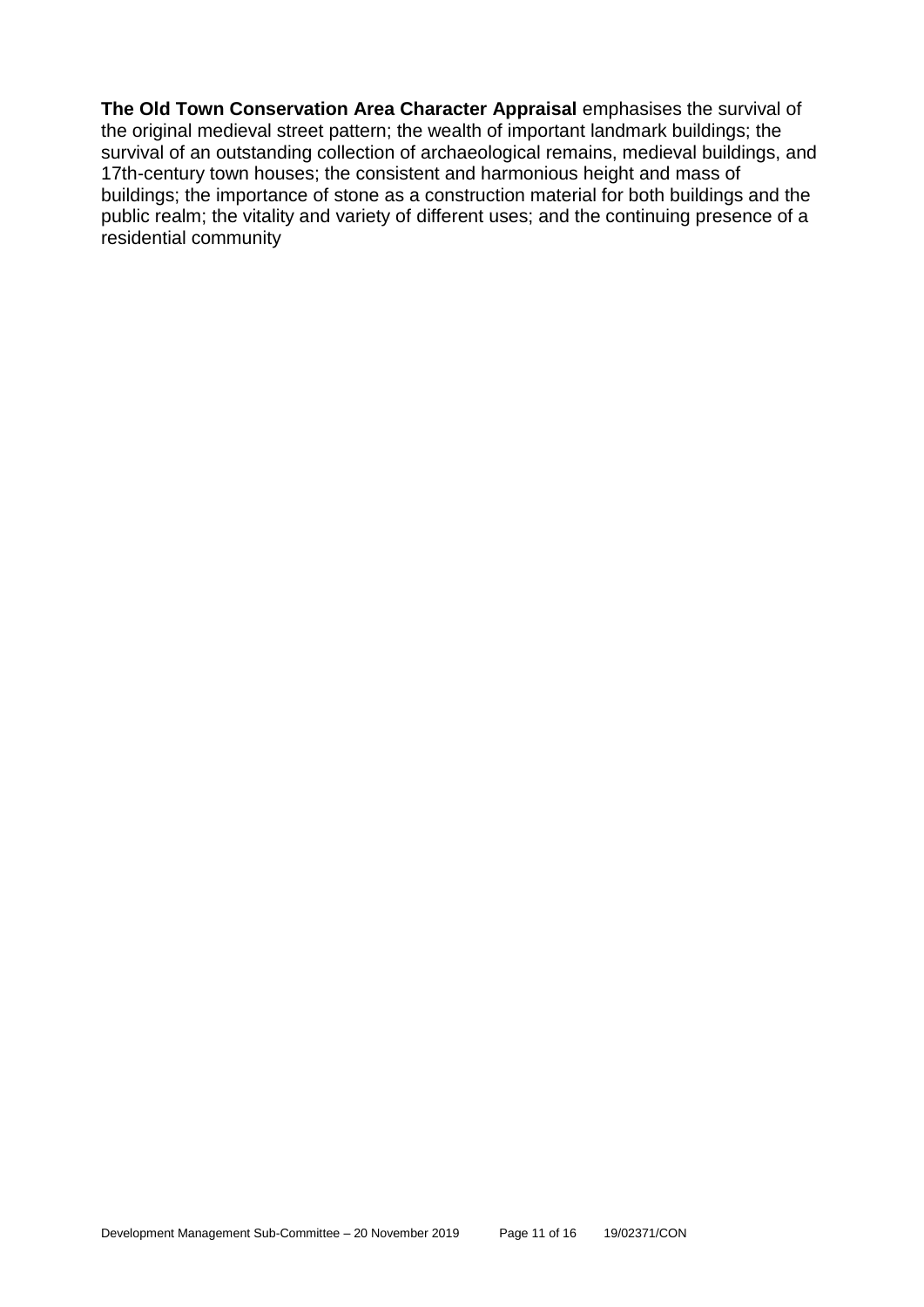# **Appendix 1**

# **Application for Conservation Area Consent 19/02371/CON At 24 - 26 Calton Road, Edinburgh, EH8 8DP Complete Demolition in a Conservation Area.**

# **Consultations**

# **Historic Environment Scotland**

*The traditional stone building fronting onto Calton Road (at number 24-26) and the 5 storey building to the rear of the site were built during the mid-19th century. It is a typical building from the Victorian industrial era when industrial expansion intensified after the construction of the New Town, with many aristocratic mansions being abandoned in the early 19th century e.g. Panmure House.*

*We maintain our view that this building, partly because it is one of the few historic buildings remaining on the North Bank of the Canongate, now Calton Road, makes a positive contribution to the character of the Old Town Conservation Area and efforts should be made to retain it as part of any new scheme.*

*We previously highlighted the Historic Environment Scotland Policy Statement (HESPS) (Section 3.56) which outlines scenarios where demolition in a conservation area may be considered appropriate. This includes where structural condition rules out retention of a building at reasonable cost, or its form or location makes its re-use extremely difficult.*

*We now note the new information within the Supplementary Design Statement.*

*It is stated that 'to repair the existing fabric to an appropriate level will be a significant cost to any future development' and 'the existing building fronting onto Calton Road is extremely narrow and is consequently very limiting in the uses it can accommodate' this means the retention and re-use of this building in its current form is not financially viable in this locality'. While no further detailed information is provided to substantiate these statements (i.e. no costing on the repair works is provided), and the link to HESPS is not made explicitly clear, they do appear relevant and we would encourage your Council to explore these issues further with the applicant.*

*Finally, we note that consent for demolition was granted in 2001 and we have seen a copy of your Council's report on that application. Historic Environment Scotland (HES) has a very different role compared to Historic Scotland (HS) in 2001. While HES is a statutory consultee in the listed building consent process at the point an application is submitted, and therefore free to give an opinion, in contrast, HS acted on behalf of Scottish Ministers for those applications which a planning authority were minded to approve and required notification to Ministers. This provided Ministers with the opportunity to call-in these applications for their own determination.*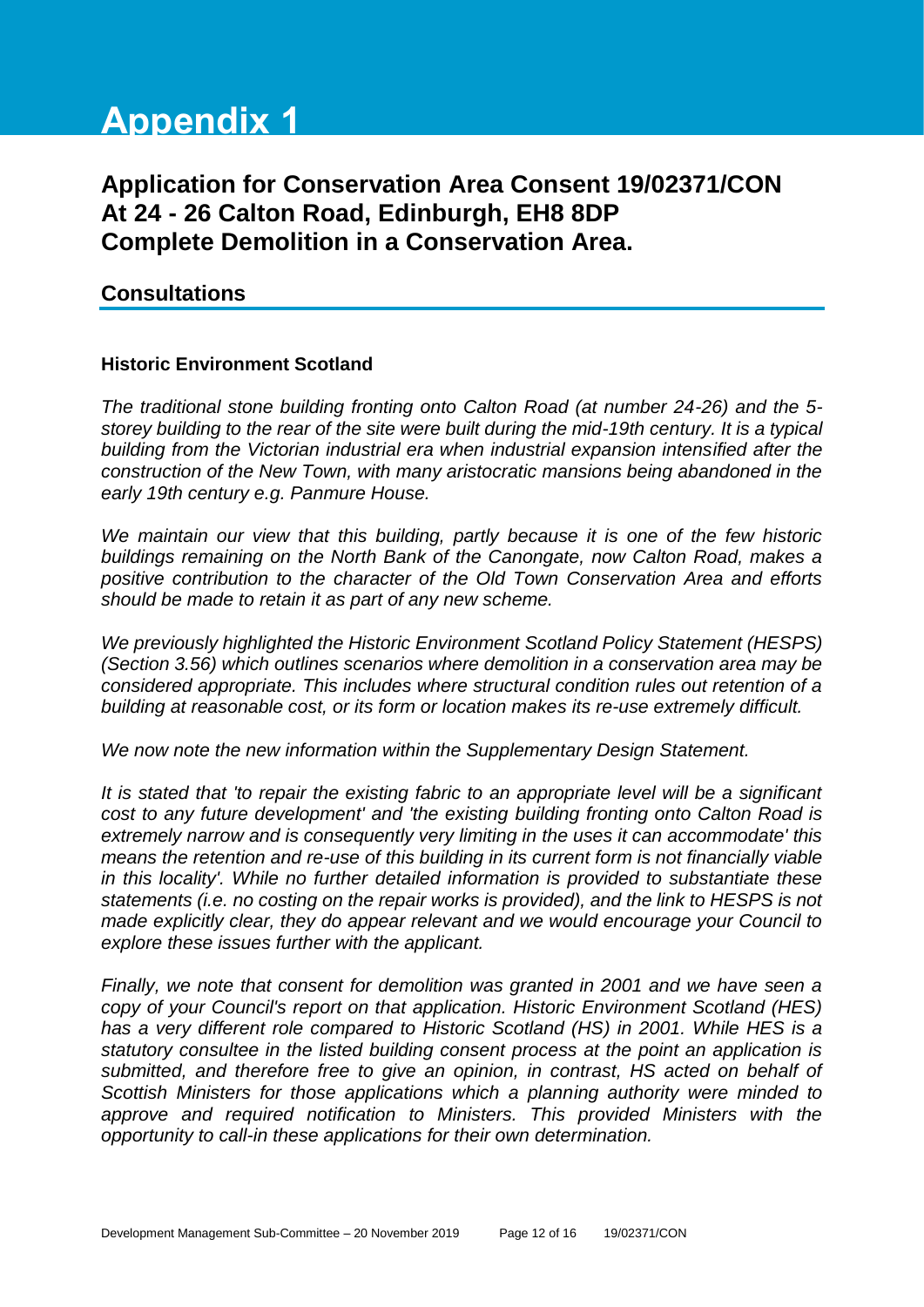*In 2001 Historic Scotland would have been notified of your Council's decision to grant consent and the decision was not to call-in the application for determination.*

*This is a conservation area consent application for the proposed demolition of existing nightclub premises at 24-26 Calton Road. We have previously commented on applications for the demolition of this building.* 

*The traditional two-storey stone building fronting onto Calton Road (at number 24-26) was built during the mid-19th century and is marked as a timber yard on the first O.S. map (1852). It originally consisted of a narrow frontage building and 5-storey building to the rear of the site with an open courtyard between them. The rear building has been truncated at some point in the late 1960s.* 

#### *Guidance*

*The Historic Environment Policy for Scotland (HEPS) sets out a series of principles and policies for the recognition, care and sustainable management of the historic environment. There are six policies for managing the historic environment. In the case of this application, we consider that HEP1 (understanding of cultural significance), HEP2*  and HEP4 (policies on managing change) are of particular relevance. We note the *Planning Statement addresses HEP1 and HEP5. We disagree with the conclusion which finds that "the existing building is of no importance, fails to make a positive contribution to the conservation area and detracts from the World Heritage Site." The benefits mentioned in HEP5 wouldn't, we'd argue, outweigh the loss of the building and could potentially be achieved with its retention. HEP4, which is of more relevance in assessing demolition applications, is not addressed.* 

*The Planning Statement does not refer to our Interim Guidance on the Designation of Conservation Areas and Conservation Area Consent (2019). While this came into use in May, the guidance for assessing demolition applications remains unchanged from previous policy and guidance within HESPS. It is the key guidance for assessing Conservation Area Consents.* 

*This guidance notes that 'If the building is considered to be of any value, either in itself or as part of a group, a positive attempt should always be made by the planning authority to achieve its retention, restoration and sympathetic conversion to some other compatible use before proposals to demolish are seriously investigated'.* 

*It continues; 'In some cases, demolition may be thought appropriate, for example, if the building is of little townscape value, if its structural condition rules out its retention at reasonable cost, or if its form or location makes its re-use extremely difficult. In instances where demolition is to be followed by re-development of the site, consent to demolish should in general be given only where there are acceptable proposals for the new building'.* 

#### *Assessment*

*We consider this building, one of the few historic buildings remaining on Calton Road, is a typical reminder of C19th industrial expansion. From the late C18th (after the construction of the New Town) higher-grade residential properties were abandoned, being replaced for industrial uses including gasworks, iron foundries, timber yards,*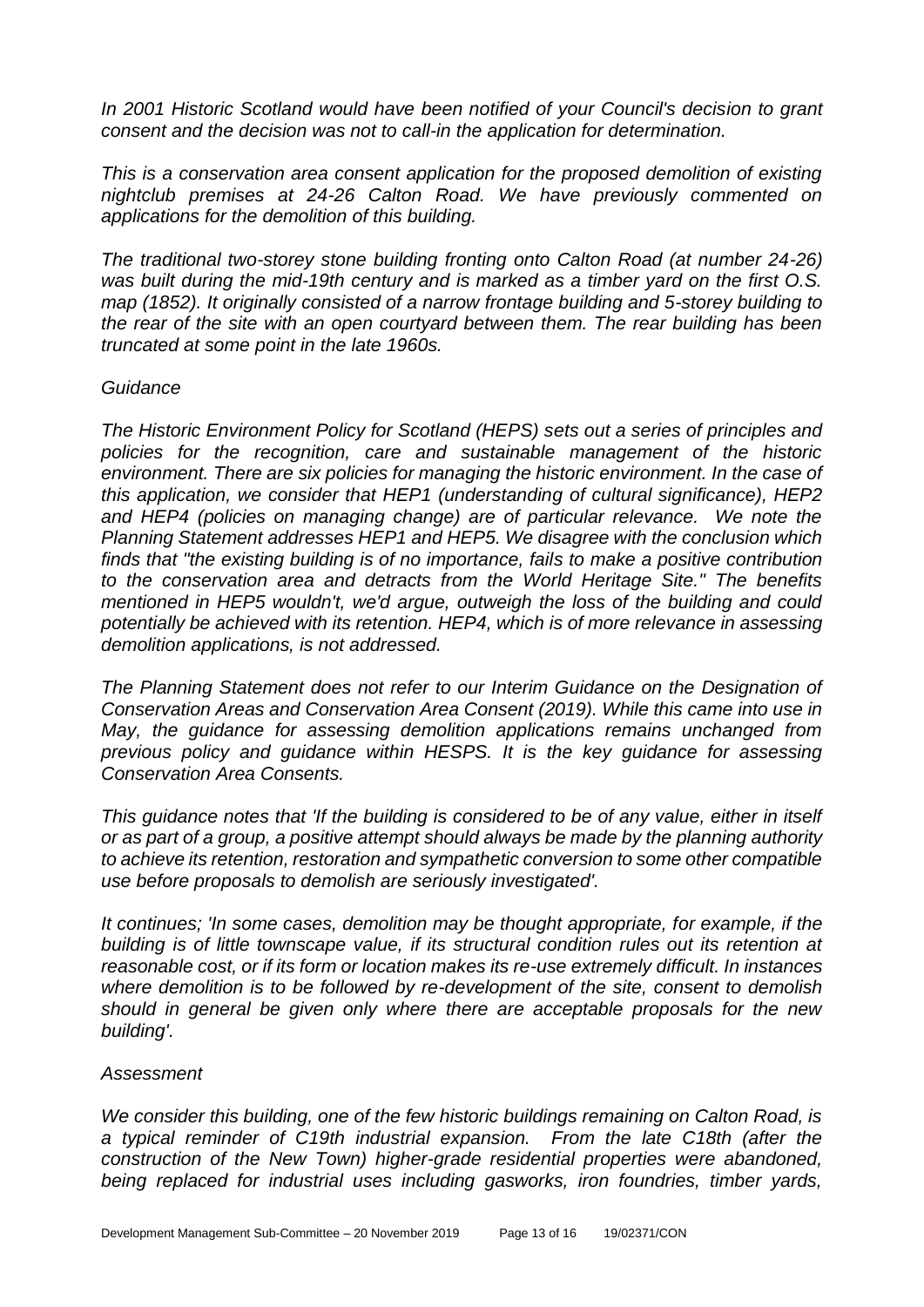*breweries and various manufacturers. Surviving industrial buildings are becoming increasingly rare, but where they remain and are of interest, we consider them to be an important part of a significant layer of development which contributes to the character and appearance of the Old Town Conservation Area.* 

*We consider Nos. 24-26 makes a positive contribution to the character of the Old Town Conservation Area, albeit, partly due to alterations, not a significant one. As a building of some value, we believe a positive attempt should be made to retain or incorporate it within any redevelopment scheme.* 

*We note the information and costs provided in the condition survey report and the indicative fit-out document. We also note the lack of resultant floor space (36 square meters) within a restored building. We assume this information has been provided to substantiate an argument that the form, location and structural condition of the building makes its reuse extremely difficult. With this in mind we can see the benefit in your Council exploring the following two points with the applicant in more detail:* 

*As an unlisted building any proposals for its reuse need not be confined to reusing the building as it currently stands. The option illustrated, it could be argued, looks too narrowly at the opportunities to reuse the building, with considerable adaption and alteration possible (even extending to façade retention).* 

*Secondly, the condition survey states that the cost for retaining the front building would be £308,014. The indicative fit-out costs report gives a figure of £192,726. This means together the cost of the full reuse would be £500,740. Your Council may wish to consider whether these costs are reasonable for the reuse of a building within the city centre, allied to the very limited resulting floor space.* 

*In conclusion, we consider the building makes a positive contribution to the conservation area, but we do not consider its contribution is significant, and we are not objecting to this application. However, we equally cannot conclude, at this stage, that the demolition of* 

*this building has been fully justified against national policy and guidance on the historic environment.* 

*Planning authorities are expected to treat our comments as a material consideration, and this advice should be taken into account in your decision making. Our view is that the proposals do not raise historic environment issues of national significance and therefore we do not object. However, our decision not to object should not be taken as our support for the proposals. This application should be determined in accordance with national and local policy on development affecting the historic environment, together with related policy guidance.*

# **Archaeology**

*The site is occupied by the former Calton Studios nightclub which occupies a range of 19th century industrial and commercial building. Lying on the eastern side of the 17th century Canongate Kirkyard the site lies at the heart of Edinburgh's UNESCO World Heritage site. The site occupies the northern part of a medieval burgess plot stretching from the Royal Mile to Calton Road, which formed the northern limits of the medieval burgh of the Canongate.*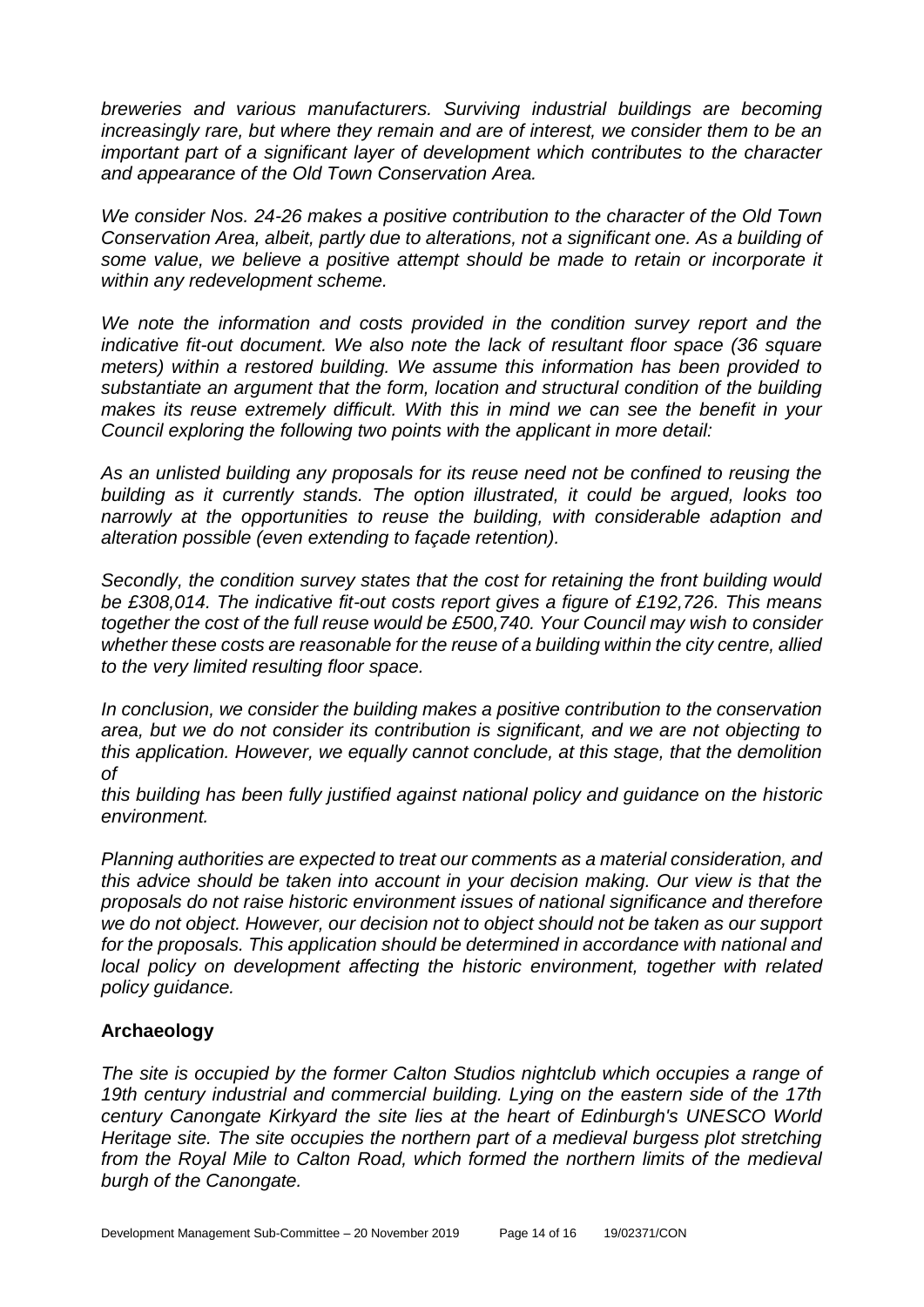*The Canongate was established in David I's 1128 as part of the foundation Charter of Holyrood Abbey and remaining under its control for most of the medieval period. Recent excavations along the northern side of Calton Road (e.g. Gooder, John (2013) 'Excavations in the Canongate Backlands, Edinburgh'. SAIR 56; Engle, Robert et al (2013), Caltongate PA1 (C). AOC Data Structure Report 20236) suggest that this site will contain over 3m of archaeological deposits including potentially waterlogged deposits and the remains associated with the Burgh's early defences.*

*Based on the historical and archaeological evidence the site has been identified as occurring within an area of archaeological significance. Accordingly, this application must be considered under the terms Scottish Government's Our Place in Time (OPIT), Scottish Planning Policy (SPP), Historic Environment Scotland's Policy Statement (HESPS) 2016 and Archaeology Strategy and CEC's Edinburgh Local Development Plan (2016) Polices ENV5, ENV8 & ENV9. The aim should be to preserve archaeological remains in situ as a first option, but alternatively where this is not possible, archaeological excavation or an appropriate level of recording may be an acceptable alternative.*

#### *Historic Building*

*The proposed scheme proposes the demolition of the existing garage which comprises the remains of a range of 19th century former industrial and commercial buildings latterly used as a nightclub (Calton Studios). These buildings although unlisted in archaeological terms are regarded as having local significance in terms of the Canongate's industrial archaeological past. Demolition of these locally significant buildings will clearly therefore have a significant adverse impact. However, the loss of these buildings, in archaeological terms, is not regarded significant enough to warrant recommending refusal in terms of Policy ENV9.* 

*However, if consent is granted by the Planning Authority, it is essential that a detailed historic building survey (internal and external elevations and plans, photographic and written survey and analysis) of all the surviving buildings is undertaken prior to and during demolition in order to provide a permanent record of these historic buildings.* 

In addition, demolition shall be limited in the first instance to above ground works only, *with no grubbing up of wall foundations nor ground floor surfaces. This is to avoid any impacts upon the site's potentially significant buried archaeological remains until the results of the phase 1 works have been undertaken (see following section Buried Archaeology).*

#### *Buried Archaeology*

*The proposals will require significant ground-breaking works, principally regarding demolition, new construction and new services. Such works have the potential to disturb archaeological remains dating back to the origins of the burgh in the 12th century. Given the potential for over 3m of significant archaeological resources to occur across the proposed area, it is essential that if consent is granted for this scheme that an archaeological mitigation strategy is undertaken both during demolition and prior to construction/development.*